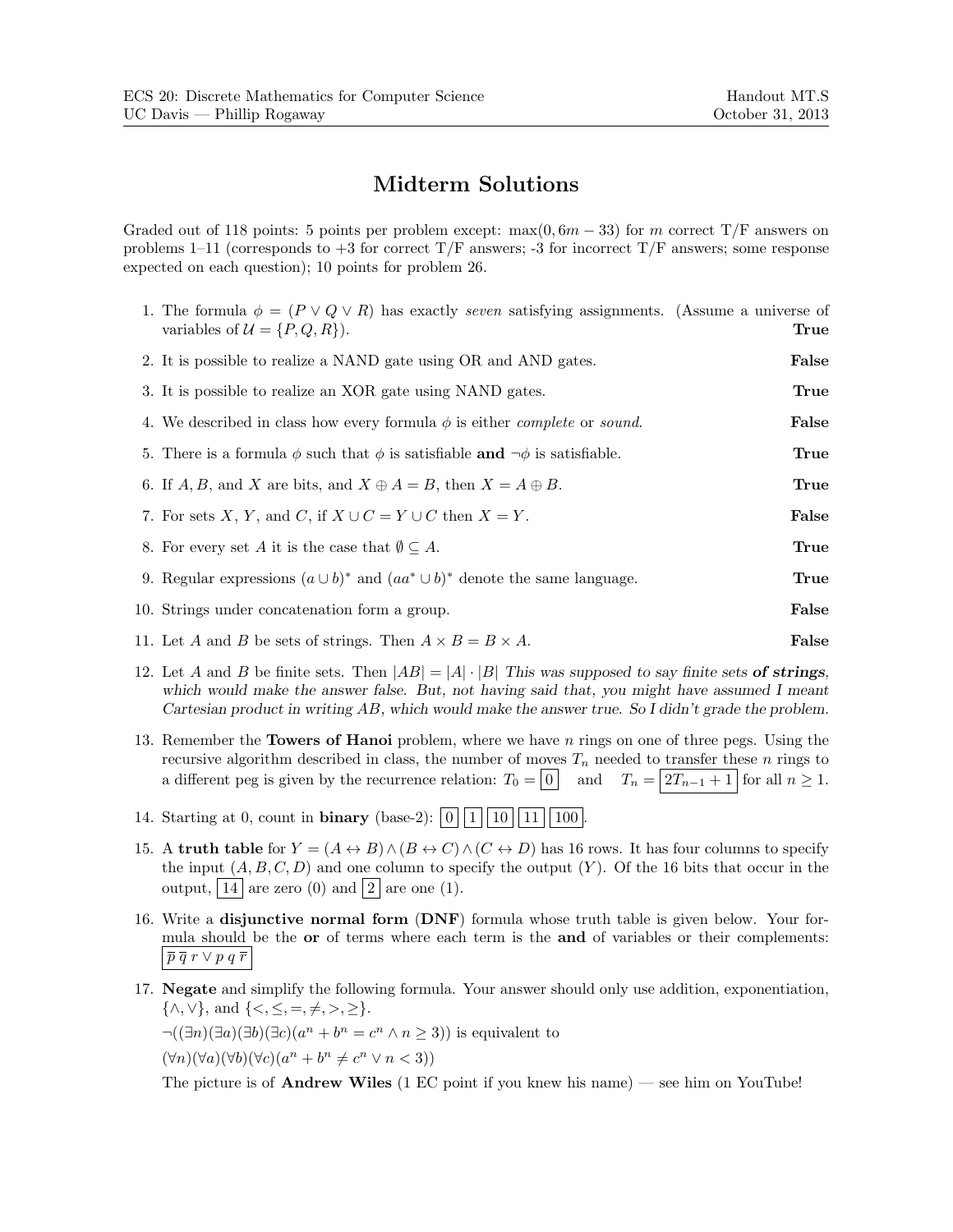18. **Translate** the following English sentence into a logical formula:

*Some cats can dance—but no such cat can also fetch the morning paper.*

The universe U is "animals." Use predicates of:  $C(x)$  for x is cat;  $D(x)$  for x can dance; and  $F(x)$ for x can fetch the morning paper.

$$
(\exists x)(C(x) \land D(x)) \land \neg(\exists x)(C(x) \land D(x) \land F(x))
$$

or

- $(\exists x)(C(x) \wedge D(x)) \wedge (\forall x)(C(x) \wedge D(x) \rightarrow \neg F(x))$
- 19. Express the following equality in **compact mathematical notation**: *The sum of the first 100 positive integers is 5050.*

$$
\sum_{i=1}^{100} i = 5050
$$

20. Express the following as a sentential formula (no quantifiers) in **compact mathematical notation**: At least two of the boolean variables  $X_1, \ldots, X_{100}$  are true.

$$
\bigvee_{1 \leq i < j \leq 100} X_i X_j
$$

21. We used the **compactness theorem** of sentential logic to show that *what* is true about tiling the plane using a specified set of tile types?

*If the plane is not tileable then some finite portion of the plane is already not tileable.*

- 22. To use **mathematical induction** to prove that a proposition  $B(n)$  is true for all numbers  $n \geq 72$ , show that  $|B(72)|$  and  $|B(n) \to B(n+1)$  for all  $n \geq 72$ .
- 23. Explicitly specify the **power set** of the given set:  $\mathcal{P}(\{\text{big, ghost}\}) = \{\emptyset, \{\text{big}\}, \{\text{ghost}\}, \{\text{big, ghost}\}\}\$
- 24. Let BYTES be the set of 8-bit strings. We defined two addition operations on BYTES that made this set into a *group*: **bitwise-XOR**  $(\oplus)$  (below left) and (carryless) **computer addition**  $(+)$ (below right). Add the numbers using each operation.

11011011 ⊕ 11101110 00110101 11011011 +11101110 11001001

25. Let  $R \subseteq \{a, b\}^* \times \{a, b\}^*$  be the **equivalence relation** defined by x R y iff the string  $|x| = |y|$ . Explicitly list the elements of [aa], the block (equivalence class) containing aa.

$$
[aa] = \boxed{\{aa, ab, ba, bb\}}
$$

26. In the Kingdom of Konfusion, coins come in nimes  $(9¢)$  and dimes  $(10¢)$ . Prove that it's possible to make any integral number  $n \geq 72$  of cents using only nimes and dimes.

*See the solution on PS4.*